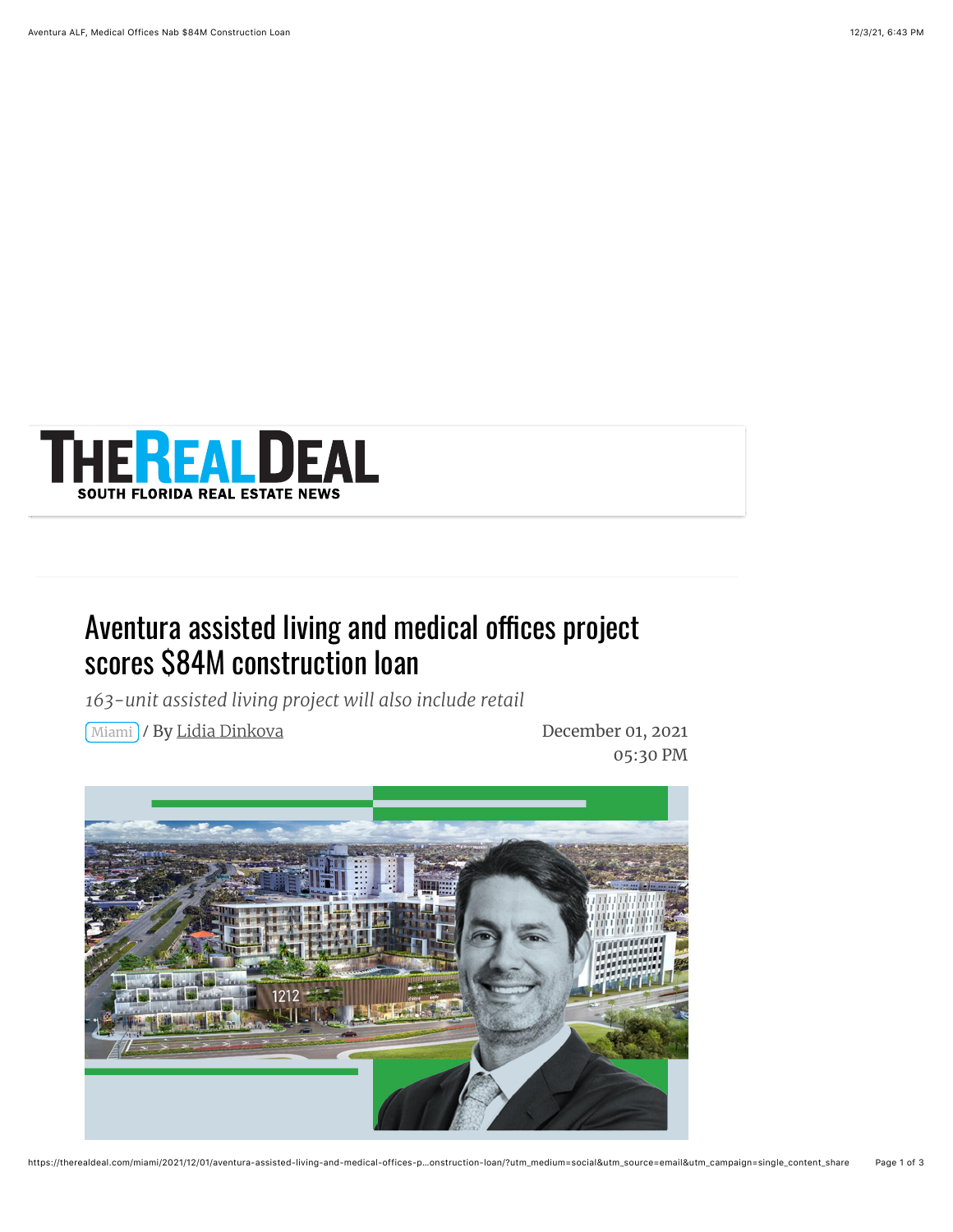*Rendering of the 1212 Aventura mixed-use project and Rieber Development's Bernardo Rieber (Colliers, 1212 Aventura)*

An assisted-living facility project with medical offices and retail in Aventura scored an \$83.8 million construction loan.

Rieber Development is building 1212 Aventura with 163 luxury assisted-living units near Aventura Hospital and Medical Center.

The financing breaks down to a \$63.5 million senior construction loan from Miami-based BridgeInvest, and a \$20.3 million mezzanine loan from an overseas lender, according to the broker's news release.

Jeffrey Donnelly and Dmitry Levkov of Colliers' structured finance team arranged the financing.

The project also will have 29,684 square feet of retail and 25,796 square feet of medical offices, according to the release. It is under construction at 21290 Biscayne Boulevard

on the southwest corner of Biscayne Boulevard and Northeast 214th Street.

The project will have a pool and gardens as well as floor-toceiling windows in the ALF units, according to the release. To emphasize that it will be a high-end ALF, Donnelly said in the release that the project will be "as sexy as anything one expects to see in the Miami market."

Construction is expected to be completed in early 2023, Levkov said.

## 1212 Aventura

[\(https://therealdeal.com/miami/2021/01/26/rieber-lands-15m-](https://therealdeal.com/miami/2021/01/26/rieber-lands-15m-loan-for-aventura-mixed-use-project/)